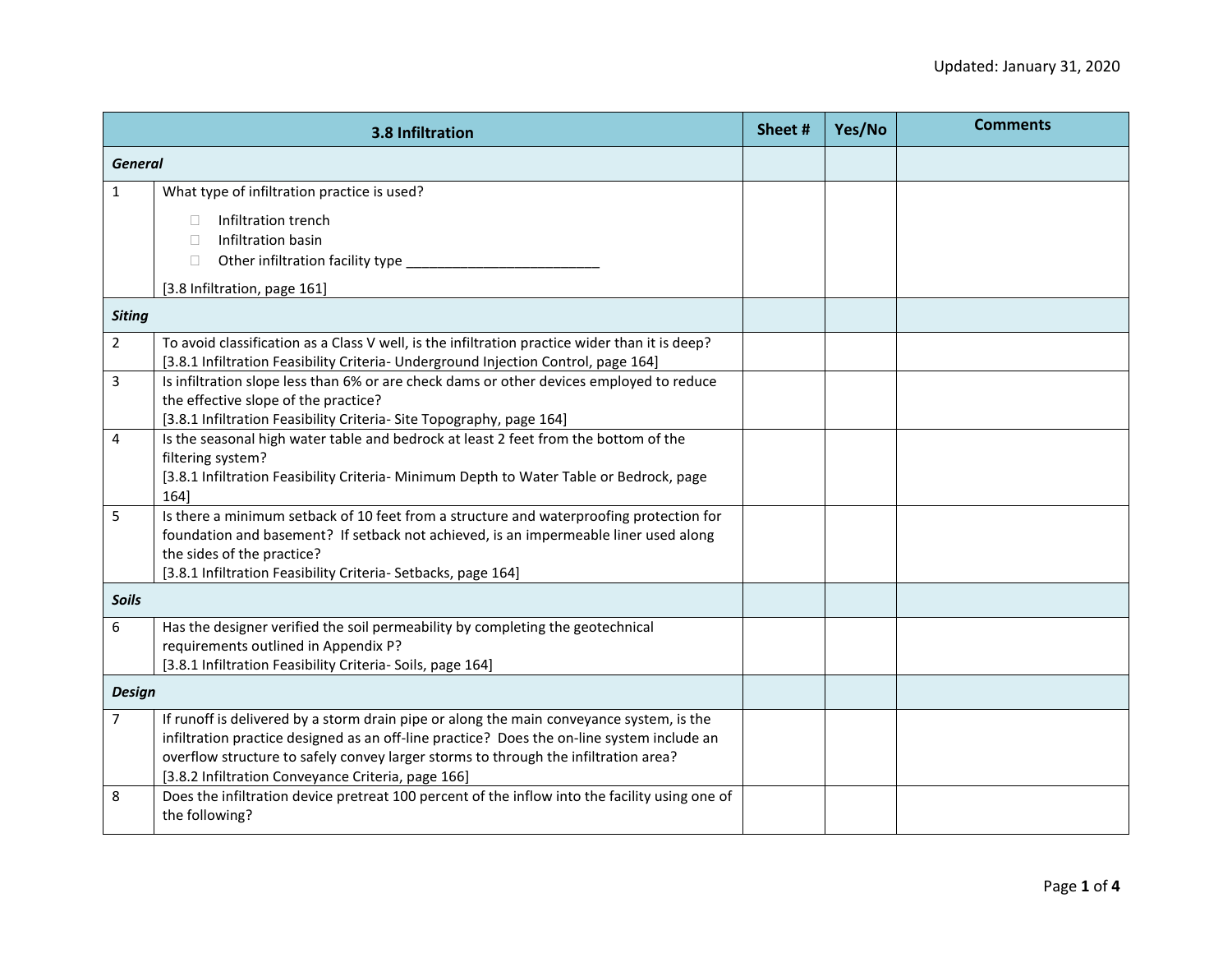|    | Grass channel<br>П                                                                                                                                                   |  |  |
|----|----------------------------------------------------------------------------------------------------------------------------------------------------------------------|--|--|
|    | Grass filter strip (minimum 20 feet and only if sheet flow is established and<br>П.                                                                                  |  |  |
|    | maintained)                                                                                                                                                          |  |  |
|    | Forebay or sump pit (accommodate minimum 25 percent of the design storm<br>П.                                                                                        |  |  |
|    | volume)                                                                                                                                                              |  |  |
|    | Gravel diaphragm (minimum 1 foot deep and 2 feet wide and only if sheet flow is<br>$\Box$                                                                            |  |  |
|    | established and maintained)                                                                                                                                          |  |  |
|    | Filter system<br>$\Box$                                                                                                                                              |  |  |
|    | Proprietary structure with demonstrated capability of reducing sediment and<br>$\Box$<br>hydrocarbons (see Appendix T Proprietary Practices for approved proprietary |  |  |
|    | structures)                                                                                                                                                          |  |  |
|    |                                                                                                                                                                      |  |  |
|    | [3.8.3 Infiltration Pretreatment Criteria, page 166]                                                                                                                 |  |  |
| 9  | If the infiltration facility serves a CDA greater than 20,000 square feet, is a forebay, sump                                                                        |  |  |
|    | pit, filter system, or proprietary practice used for pretreatment?                                                                                                   |  |  |
|    | [3.8.3 Infiltration Pretreatment Criteria, page 166]                                                                                                                 |  |  |
| 10 | Are exit velocities from the pretreatment mechanism non-erosive (less than or equal to 6                                                                             |  |  |
|    | feet/second) during a 15-year storm and is flow evenly distributed across the width of the<br>infiltration practice?                                                 |  |  |
|    | [3.8.3 Infiltration Pretreatment Criteria, page 166]                                                                                                                 |  |  |
| 11 | If the infiltration practice contains a stone layer, does the layer consist of clean, washed                                                                         |  |  |
|    | aggregate with a diameter between 1.5 and 3.5 inches?                                                                                                                |  |  |
|    | [3.8.4 Infiltration Design Criteria- Stone Layer, page 167]                                                                                                          |  |  |
| 12 | Is there at least one observation well, consisting of a well-anchored, perforated 4-to 6-                                                                            |  |  |
|    | imch diameter PVC pipe?                                                                                                                                              |  |  |
|    | [3.8.4 Infiltration Design Criteria- Observation Wells, page 167]                                                                                                    |  |  |
| 13 | Is there a 6 to 8-inch coarse sand layer at the bottom of the infiltration trench to protect                                                                         |  |  |
|    | against intrusion from underlying soils?                                                                                                                             |  |  |
|    | [3.8.4 Infiltration Design Criteria- Trench Bottom, page 168]                                                                                                        |  |  |
| 14 | If used on the sides of the infiltration practice, does the geotextile fabric meet the                                                                               |  |  |
|    | following requirements?                                                                                                                                              |  |  |
|    | Comply with AASHTO M-288 Class 2<br>П.                                                                                                                               |  |  |
|    | Permeability at least 10 times higher than the soil subgrade permeability<br>$\Box$                                                                                  |  |  |
|    | [3.8.4 Infiltration Design Criteria- Geotextile Fabric, page 168]                                                                                                    |  |  |
|    |                                                                                                                                                                      |  |  |
| 15 | Does the stone layer meet the specifications outlined in Table 3-30 for washed clean                                                                                 |  |  |
|    | stone free of fines (no more than 2% passing the No.200 sieve)?                                                                                                      |  |  |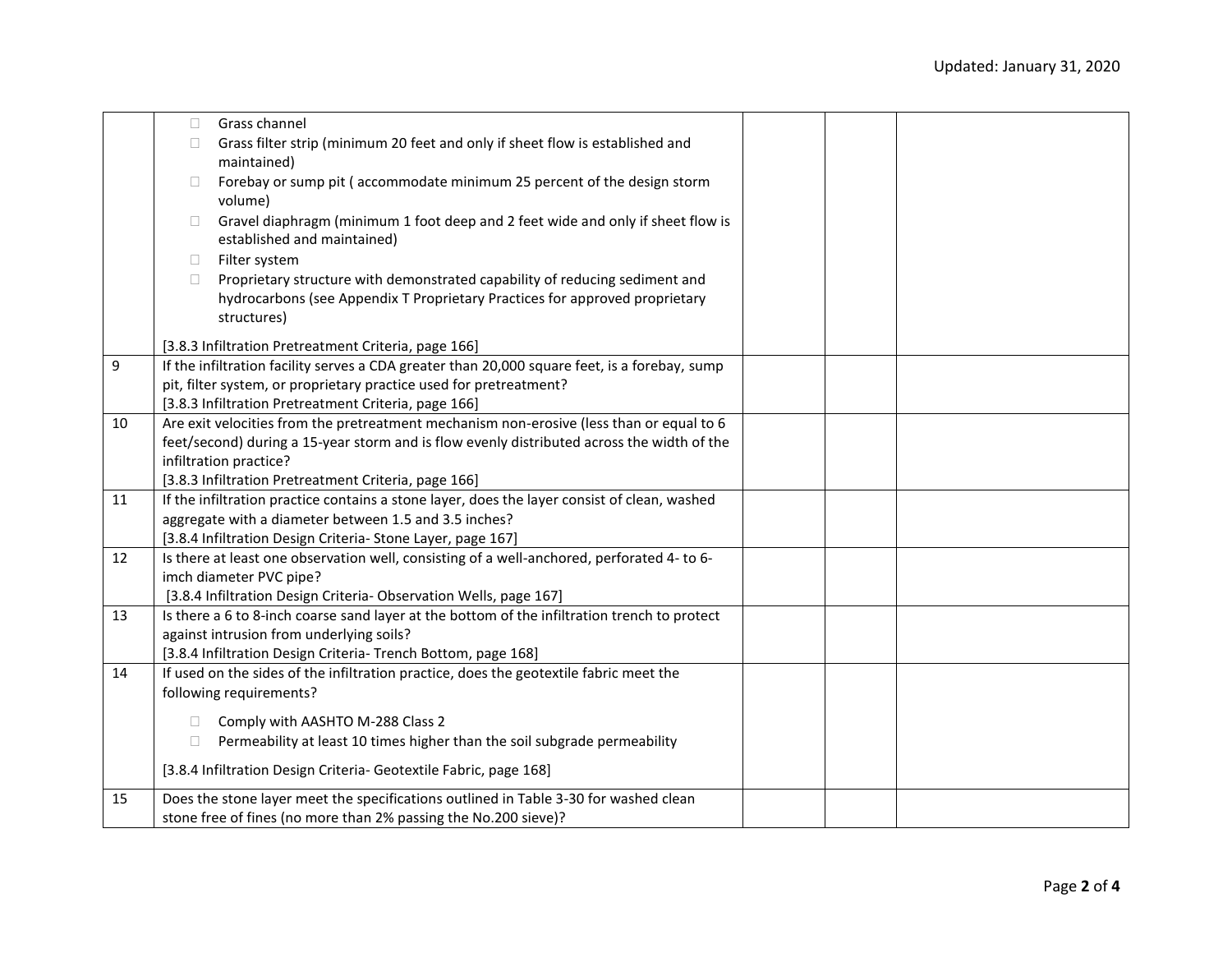|                     | [3.8.4 Infiltration Design Criteria- Material Specifications, page 168]                                                                                                                |  |  |
|---------------------|----------------------------------------------------------------------------------------------------------------------------------------------------------------------------------------|--|--|
| 16                  | Does the design use Equation 3.11 Maximum Surface Basin Depth for Infiltration Basins or                                                                                               |  |  |
|                     | Equation 3.12 Maximum Underground Reservoir Depth for Infiltration Trenches to                                                                                                         |  |  |
|                     | establish the maximum depth of the infiltration practice?                                                                                                                              |  |  |
| 17                  | [3.8.4 Infiltration Design Criteria- Practice Sizing, page 168]<br>To calculate the infiltration practice's storage volume, does the design use Equation 3.15                          |  |  |
|                     | Storage Volume Calculation for Surface Basin Area for Infiltration Basins or Equation 3.16                                                                                             |  |  |
|                     | Storage Volume Calculation for Underground Reservoir Surface Area for Infiltration                                                                                                     |  |  |
|                     | Trenches?                                                                                                                                                                              |  |  |
|                     | [3.8.4 Infiltration Design Criteria- Practice Sizing, page 169]                                                                                                                        |  |  |
| <b>Construction</b> |                                                                                                                                                                                        |  |  |
| 18                  | Does the plan contain the following construction notes?                                                                                                                                |  |  |
|                     | Infiltration practices should not be installed until all up-gradient construction is<br>$\Box$                                                                                         |  |  |
|                     | completed and pervious areas are stabilized with dense and healthy vegetation,                                                                                                         |  |  |
|                     | unless the practice can be kept off-line so it receives no runoff until construction                                                                                                   |  |  |
|                     | and stabilization are complete.                                                                                                                                                        |  |  |
|                     | Keep the infiltration practice off-line until the construction is complete.<br>П                                                                                                       |  |  |
|                     | [3.8.6 Infiltration Construction Sequence, pages 171-172]                                                                                                                              |  |  |
| 19                  | Does the erosion and sediment control plan provide the following?                                                                                                                      |  |  |
|                     | Prevent sediment from entering the infiltration site by using super silt fence,<br>$\Box$                                                                                              |  |  |
|                     | diversion berms, or other means                                                                                                                                                        |  |  |
|                     | Indicate the earliest time at which stormwater runoff may be directed to the<br>П.                                                                                                     |  |  |
|                     | infiltration practice                                                                                                                                                                  |  |  |
|                     | Indicate specific methods to be used to temporarily keep runoff from the<br>$\Box$<br>infiltration site                                                                                |  |  |
|                     | [3.8.6 Infiltration Construction Sequence, page 171]                                                                                                                                   |  |  |
| 20                  | Are all infiltration areas located outside of the Limits of Disturbance during construction<br>to prevent soil compaction? If not, does the design meet one of the following criteria? |  |  |
|                     |                                                                                                                                                                                        |  |  |
|                     | The in-situ soils are not disturbed any deeper than 2 feet above final design<br>⊔                                                                                                     |  |  |
|                     | excavation of the bottom of the storage course. The impacted area is excavated                                                                                                         |  |  |
|                     | and tilled to a depth of 12-inches below the bottom of the reservoir layer.                                                                                                            |  |  |
|                     | The excavation cannot be restricted above 2 feet. Infiltration tests are                                                                                                               |  |  |